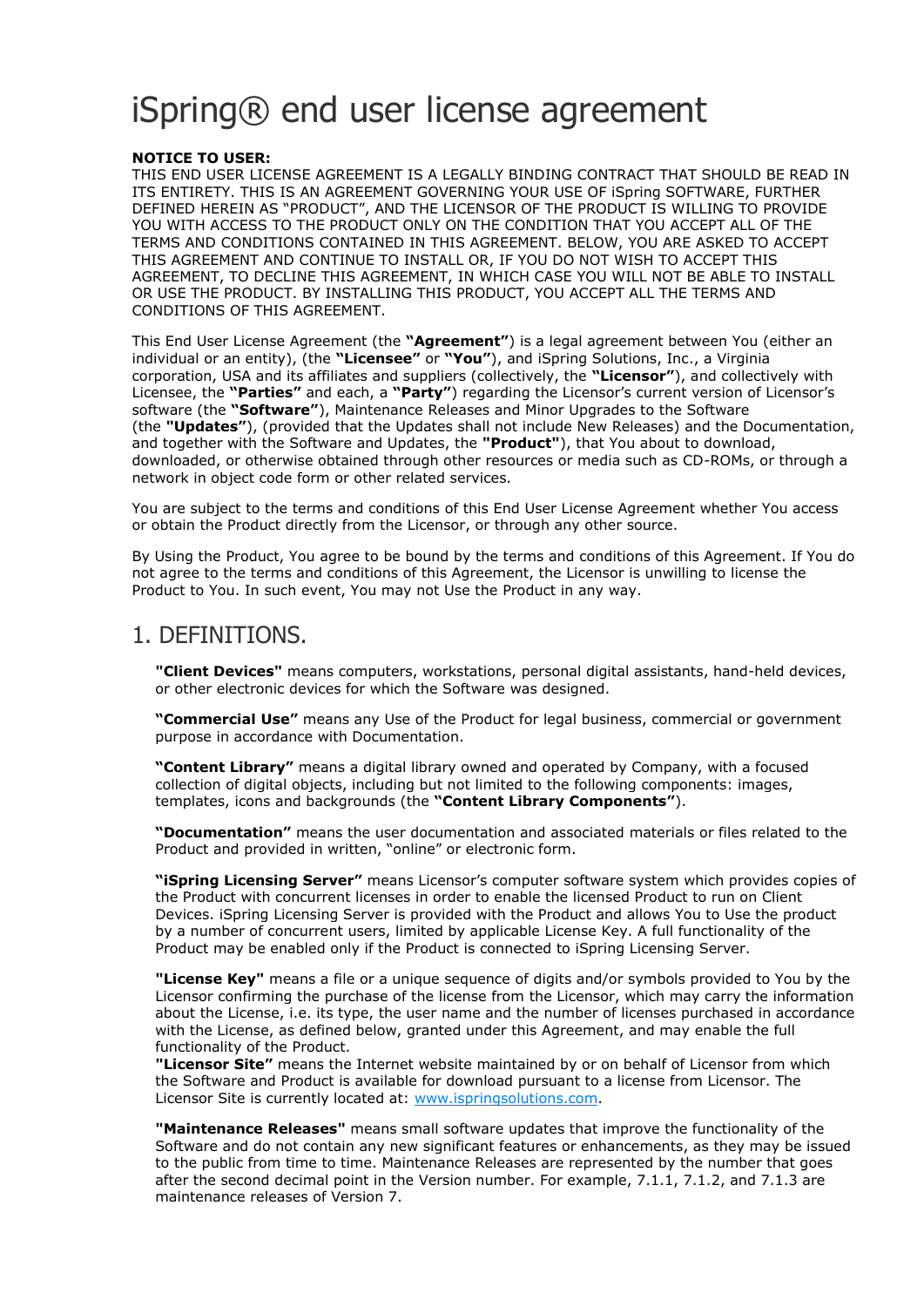**"Major Upgrades"** means new versions of the Software that significantly enhance the Software with qualitative changes in functionality and usability, and which bear a new first numeral such as 7.0 or 8.0, as they may be issued to the public from time to time.

**"Minor Upgrades"** means new versions of the Software that improve functionality or add new features to the product, and bear a new second numeral after the first decimal, such as 7.5 or 7.6, as they may be issued to the public from time to time.

**"New Release"** means a new subsequent which significantly enhances a product with qualitative changes in functionality and usability releases of the Software bearing a new first numeral such as 7.0 or 8.0.

**"Organization"** means, without limitation, any partnership, limited liability company, corporation, association, joint stock company, trust, joint venture, labor organization, unincorporated organization, or governmental authority.

**"Personal Use"** shall mean personal non-commercial use, and not on behalf or for the benefit of any clients and excludes any commercial purposes whatsoever, which include without limitation: advertising marketing and promotional materials/services on behalf of an actual client, employer, employee or for Your own benefit, any products that are commercially distributed, whether or not for a fee, any materials or services for sale or for which fees or charges are paid or received. Additionally, the individual licensing terms may specify other terms, conditions and restrictions of Using the Product.

**"Use"** means accessing, storing, loading, installing, executing, displaying, or copying the Product into the memory of a Client Device or otherwise benefiting from using the functionality of the Product in accordance with the Documentation.

**"You"** means the individual person installing or Using the Product on his or her own behalf; or, if the Product is being downloaded or installed on behalf of an organization, such as an employer, or the organization for which the Product is downloaded or installed and You represent that You have authorized the person accepting this agreement to do so on Your behalf. For purposes hereof the term **"organization,"** without limitation, includes any partnership, limited liability company, corporation, association, joint stock company, trust, joint venture, labor organization, unincorporated organization, or governmental authority.

Whether You access or obtain the Product through the subscription **"You"** means the named, designated subscriber for applicable subscription period (**"Subscription Term"**).

**"Your Content"** means content, products, materials, services or information created by You or Users by using the Content Library.

### 2. GRANT OF LICENSE.

**2.1. License.** The Licensor hereby grants to You a non-exclusive and non-transferable license, without rights to sublicense, to Use the specified version of the Software on a specified number of Client Devices as reflected in the License Key and/or invoicing terms specified in the applicable invoicing or packaging for the Product pursuant to the terms and conditions of this Agreement (**"License"**) and You hereby agree and accept such License as follows:

**a) Individual License.** If the Product is licensed under Individual License You may Use one copy of the Product on one (1) Client Device solely for Personal Use.

**b) Commercial Use License.** If the Product is licensed under Commercial License You may Use the Product for Personal or Commercial Use in accordance with the Documentation and published functionality of the Product. One purchased License for any Product licensed under Commercial License entitles You to Use one copy of the Product on one (1) Client Device by a single permitted user, provided that if multiple or volume licenses are purchased, the number of the Client Devices and/or the number of permitted users shall be as provided and permitted by invoicing terms and/or applicable License Key. You may request for additional license activation. The Licensor reserves the right at its sole discretion to decide if You can get additional license activation.

**c) Concurrent Use License.** If the Product is licensed under Concurrent Use License, You may Use the Product for Personal or Commercial Use in accordance with the Documentation and published functionality of the Product. One purchased License for any Product licensed under Concurrent Use License entitles You to install the Product on a number of servers owned or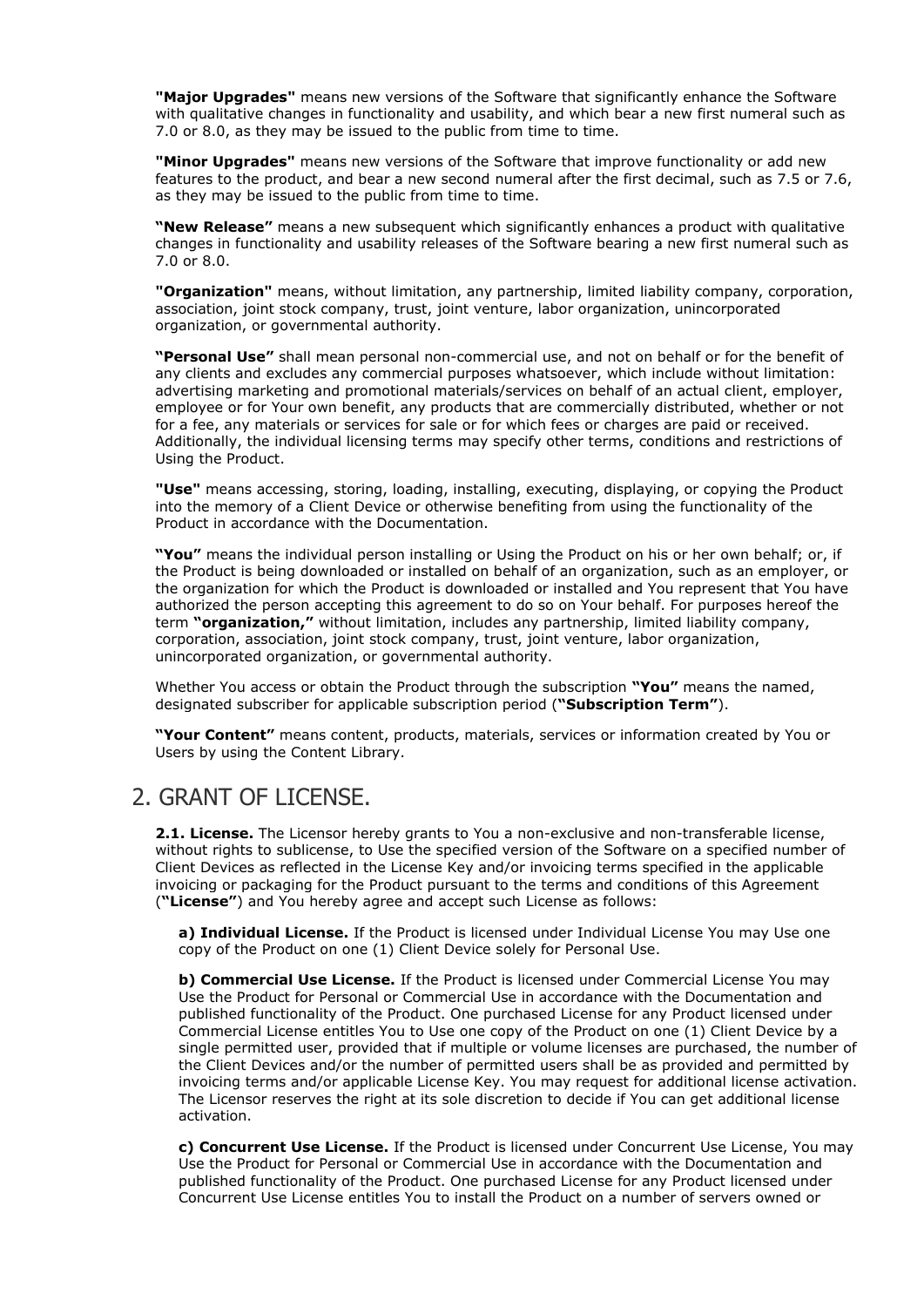leased by You connected to iSpring Licensing Server for use by a number of concurrent users, as provided and permitted by invoicing terms and/or applicable License Key. You may extend the number of concurrent users, as available, by paying the additional fees to Licensor. Licensor shall provide You with a new build of the Product with Concurrent Use License during the term of the Agreement immediately after the build is issued. You must reinstall the Product within (3) days after the new build of the Product is provided to You.

**d) Educational Purpose License; Educational Institution Site License; and Non-profit License.** If the Product is licensed to You under an Educational Purpose License, Educational Institution Site License or Non-profit Use License upon the terms specified in the applicable invoicing or packaging for the Product, You may make Use of the Product solely for the following purposes, respectively:

**i. "Educational Purpose"** means that You may make use of the Product solely for noncommercial study or research that is undertaken solely in furtherance of one's education, whether or not completed by a student in pursuit of an educational degree, certificate or diploma and as used by teachers or facilitates teaching of a class, and all administrative staff, faculty and employees, of any college, university, trade school or other school ("Educational Institution"). Under "Educational Institution Site License" You may install and Use the Product by a number of users determined by the applicable invoicing terms within one Educational Institution in one geographic location;

**ii. "Non-profit Purpose"** means any non-commercial activity or research that is undertaken solely in furtherance of one's duties as part of the non-profit organization purposes narrowly interpreted.

Educational Purpose License and Non-profit License may be granted exclusively at the discretion of the Licensor upon Your submission of a written request discussing Your and Your employer/employees activities, when applicable, and Your reasons for and purposes of Using the Product.

**e) Site License.** If the Product is licensed with site license terms You may install and Use the Product, within a single building owned or leased by Your organization, on a number of Client Devices as permitted by invoicing terms or applicable terms and conditions regarding the Site License set forth in the applicable product invoicing or packaging for the Product.

**f) Subscription License.** If the Product is licensed under Subscription License, subscriber may install and Use the Product only for the maximum number of authorized Users and only for the duration of the Subscription Term.

**2.2. Updates; Maintenance and Support Services.** Licensor will not provide You with any support services under this Agreement. This Agreement does not give You any rights to any Updates or Upgrades to the Software or to any extensions or enhancements to the Software developed by Licensor at any time in the future. Licensor offers support services separately. Licensor will use commercially reasonable efforts to provide You with email support and maintenance services for the Product in accordance with its standard practices and Software Maintenance and Support Services Agreement (**"Maintenance and Support Services"**) available a[thttps://www.ispringsolutions.com/maintenance-and-support-services-agreement.](https://www.ispringsolutions.com/maintenance-and-support-services-agreement) Licensor will have no obligation to support any version of the Software other than the then current version. You may extend the Maintenance and Support Services, as available, by signing up and paying the appropriate annual subscription and fees to Licensor. Among other benefits of the Maintenance and Support Services is that, during the term thereof, You may download free Updates to the Product when and as the Licensor publishes them in its website or through other online services. Support terms and conditions are subject to change without notice. Notwithstanding any provision to the contrary herein, nothing in this Agreement shall be construed as to grant You any rights or licenses with regard to the New Releases of the Product or to entitle You to any New Release. This Agreement does not obligate the Licensor to provide any Updates. Notwithstanding the foregoing, any Updates that You may receive become part of the Product and the terms of this Agreement apply to them (unless this Agreement is superseded by a further Agreement accompanying such Update or modified version of to the Product). If You are not using a licensed copy of the Product, You are not allowed to install the Updates.

**2.3. Multiple Environment Product; Multiple Language Product; Dual Media Product;** 

**Multiple Copies; Bundles.** If You use different versions of the Product or different language editions of the Product, if You receive the Product on multiple media, if You otherwise receive multiple copies of the Product, or if You received the Product bundled with other software, the total permitted number of Your Client Devices on which all versions of the Product are installed shall correspond to the number and types of licenses You have obtained from the Licensor. You may not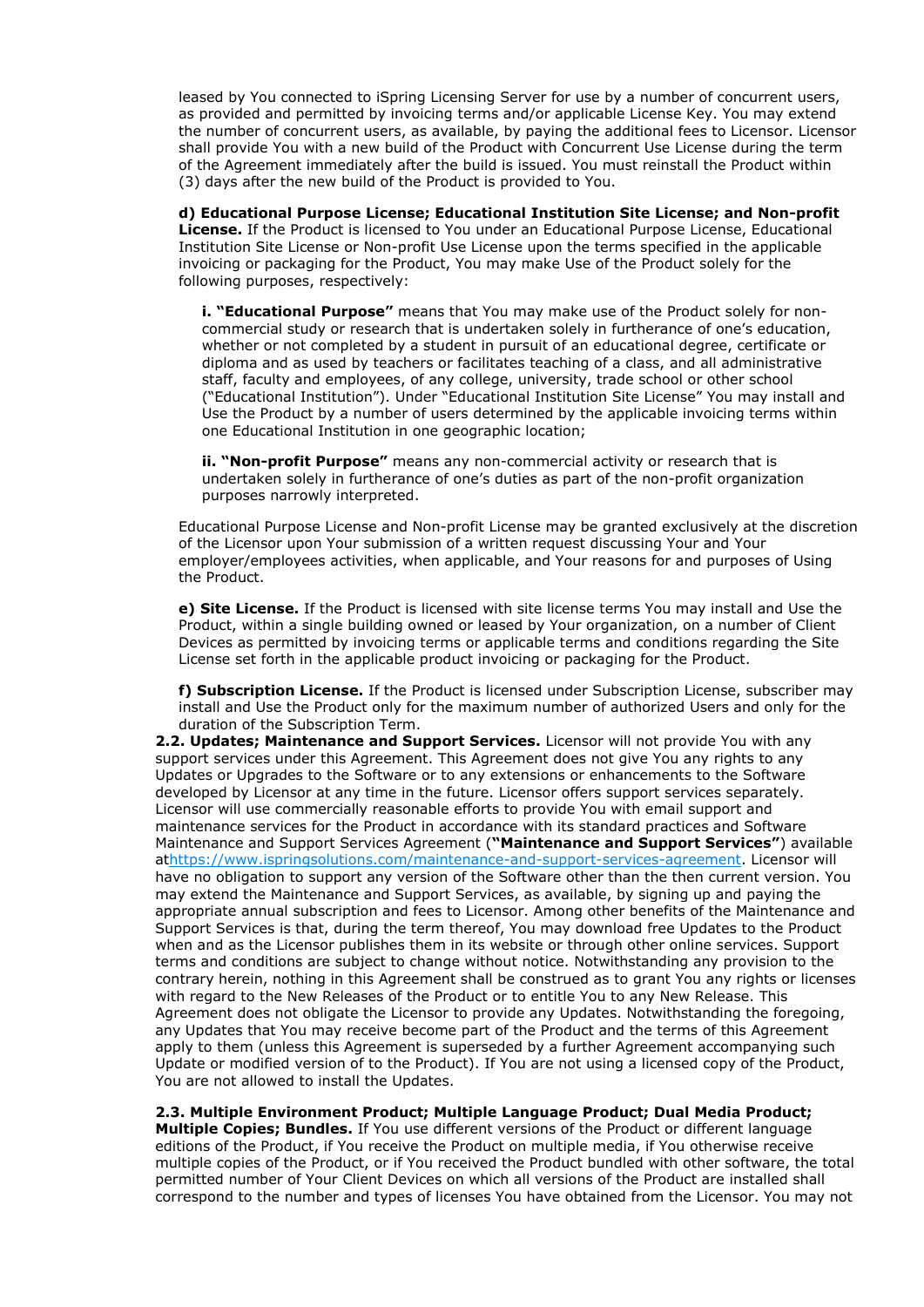rent, bundle with other products or materials, lease, sublicense, lend or transfer any versions or copies of the Product regardless of whether You use the Product or not without Licensor's written consent.

**2.4. UPGRADES.** To use Software identified as an Upgrade, You must first be licensed for the Software identified by Licensor as eligible for the Upgrade. Except as otherwise provided in writing, after upgrading, You must deactivate the Software, that formed the basis for Your Upgrade eligibility and may no longer Use it.

## 3. TRIAL LICENSES.

**3.1. General.** If available, the Software may be activated with no-cost evaluation Software License Key(s).

**3.2. Evaluation License.** If the Product is licensed under Evaluation License terms as reflected in the License Key specified in the applicable invoicing or packaging for the Product You may Use the Product and Third Party Components contained in the Product for 14 (fourteen) days (or such other period as agreed in writing by Licensor) (the "Trial Period") solely for purposes of demonstration and internal testing, examination and evaluation of the Product. Any Use of the Product and Third Party Components contained in the Product for other purposes or beyond the applicable evaluation period is strictly prohibited.

**3.3. Trial Periods.** If the Software was provided to You at no charge on a trial or evaluation basis, then the Software may be used only for the Trial Period unless You purchase a further license to the Software at the end of the Trial Period.

**3.4.** THE PRODUCT LICENSED UNDER EVALUATION LICENSE TERMS IS PROVIDED TO YOU "AS IS" WITHOUT WARRANTY OF ANY KIND, WHETHER EXPRESS, IMPLIED, STATUTORY, OR OTHERWISE. LICENSOR BEARS NO LIABILITY FOR ANY DAMAGES RESULTING FROM USE (OR ATTEMPTED USE) OF THE PRODUCT LICENSED UNDER EVALUATION LICENSE TERMS THROUGH AND AFTER THE TRIAL PERIOD.

**3.5. Support Services.** Licensor will use commercially reasonable efforts to provide You with Base Support services for the Product licensed under Evaluation License terms in accordance with its standard practices and Software Maintenance and Support Services Agreement (**"Maintenance and Support Services"**) available at [https://www.ispringsolutions.com/maintenance-and](https://www.ispringsolutions.com/maintenance-and-support-services-agreement)[support-services-agreement.](https://www.ispringsolutions.com/maintenance-and-support-services-agreement)

### 4. PROPRIETARY RIGHTS AND NON-DISCLOSURE.

**4.1. Ownership Rights.** The Product is licensed, and not sold, to You for use only under the terms and conditions of this Agreement. The Product is protected by copyright and other intellectual property laws and treaties. You agree that the Product and the authorship, systems, ideas, methods of operation, documentation and other information contained in the Product, are proprietary intellectual properties and/or the valuable trade secrets of the Licensor or its suppliers and/or licensors and are protected by civil and criminal law, and by the law of copyright, trade secret, trademark and patent of the United States, other countries and international treaties. You may use trademarks only insofar as to identify printed output produced by the Product in accordance with accepted trademark practice, including identification of trademark owner's name. Such use of any trademark does not give You any rights of ownership in that trademark. The Licensor and/or its suppliers own and retain all right, title, and interest in and to the Product, including without limitations any error corrections, enhancements, Updates or other modifications to the Software, whether made by the Licensor or any third party, and all copyrights, patents, trade secret rights, trademarks, and other intellectual property rights therein. Your possession, installation or use of the Product does not transfer to You any title to the intellectual property in the Product, and You will not acquire any rights to the Product except as expressly set forth in this Agreement. All copies of the Product made hereunder must contain the same proprietary notices that appear on and in the Product. Except as stated herein, this Agreement does not grant You any intellectual property rights in the Product and You acknowledge that the License, as further defined herein, granted under this Agreement only provides You with a right of limited use under the terms and conditions of this Agreement. Licensor reserves all rights not expressly granted to You in this Agreement.

**4.2. Third Party Components.** Licensor's Products and future updates and revisions of Licensor's Products may contain components and materials (including but not limited articles, photos, drawings, graphics, rich media, applications, programs and other content owned by a party other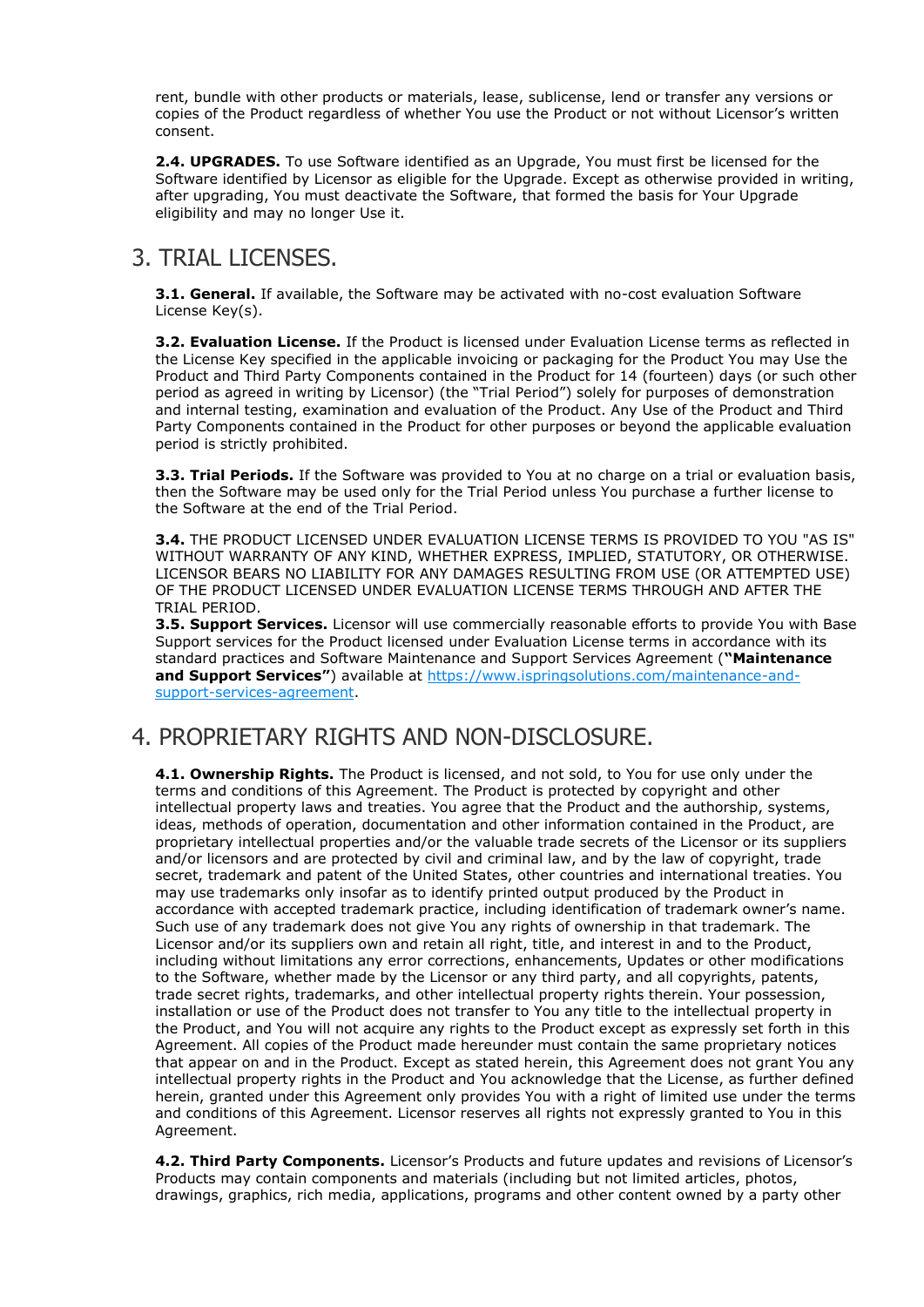than iSpring (**"Third Party Components"**). Any Third Party Components incorporated into or accompanying Licensor's Products is third parties' intellectual property and is protected by United States, and international copyright laws and applicable treaties. Licensor has obtained such rights, permissions and consents as are necessary for Licensor to use the Third Party Components in conjunction with the Product as licensed by this Agreement. However, all such Third Party Components incorporated into or accompanying the Product is or may be subject to a separate software licensing agreement containing separate and discrete terms, conditions and restrictions governing Your right to use the Third Party Components. Irrespective of Your acceptance and/or use of the Product, You will not receive or gain any rights, privileges or entitlements in respect of the Third Party Components greater than such rights, privileges or entitlements as Licensor is able to provide to You pursuant to this Agreement (each as may be amended, from time to time). You acknowledge that the License granted under this Agreement only provides You with a right of limited use under the terms and conditions of this Agreement. And You agree and confirm to use the Third Party Components only in conjunction with the Product, as permitted by this Agreement, and as permitted by the more restrictive of any Third Party Components license agreement applicable to Your and/or Licensor's use of the Third Party Components.

**4.3. Applicability to Third Party Components.** LICENSOR MAKES NO REPRESENTATIONS OR WARRANTIES AND PROVIDES NO INDEMNIFICATION OR REPLACEMENT COVENANTS OF ANY KIND WITH RESPECT TO THIRD PARTY PRODUCTS. Licensor's sole responsibility as to Third Party Components is to pass through any intellectual property warranties, indemnification and replacement provisions that Licensor receives from the vendors or suppliers of such Third Party Products and which Licensor is allowed to pass on. **"Third Party Components"** means application software products provided by third party vendors, including operating system and application software with which the Software interfaces and which provides certain functionality essential to the operation of the Software.

**4.4. Use of the Content Library by You.** The Content Library is incorporated into the Product is Licensor's intellectual property and is protected by United States, and international copyright laws and applicable treaties. The Licensor hereby grants to You a non-exclusive limited, worldwide, nontransferable license, without rights to sublicense, to Use the Content Library according to the terms and conditions of iSpring Content Library Subscription Agreement for the following permitted uses: to create Your Content for advertising, training, and promotional projects, including printed materials, Content Library packaging, presentations, film and video presentations, commercials, catalogues, brochures, promotional greeting cards and promotional postcards.

**Prohibited Uses of the Content Library.** Prohibited uses include, but are not limited to, the following: design template applications intended for resale, whether online or not, including, without limitation, website templates, eLearning templates, flash templates, business card templates, electronic greeting card templates, and brochure design templates. You may not offer these templates for a price or for free on a website, blog, or social network.

**4.5. Confidential Information.** You agree that, unless otherwise specifically provided herein the Product, including the specific design and structure of individual programs and the Product, constitute confidential proprietary information of the Licensor or its suppliers and/or licensors. You agree not to transfer, copy, disclose, provide or otherwise make available such confidential information in any form to any third party. Furthermore, in addition to or in lieu of You entering the License Key, Licensor reserves the right to implement an activation procedure requiring You in order to enable the full functionality of the Product to connect, through the Product's interface, to Licensors server and by entering into this Agreement You agree to comply with such online activation procedure. You agree to implement reasonable security measures to protect such confidential information.

### 5. TERM AND TERMINATION.

**5.1.** The term of this Agreement (**"Term"**) shall begin when You purchase or otherwise legally obtain the License for the Product until the Agreement is terminated as provided herein.

**5.2.** This Agreement may be terminated by a superseding agreement, offered by the Licensor and accepted by You, for the Product, Update or any replacement or modified version of or Upgrade or New Release of the Product and conditioning Your continued use of the Product or such replacement, modified or upgraded version or New Release on Your acceptance of such superseding Agreement.

**5.3.** The term of this Agreement is effective until the end of a Subscription Term if the Product is licensed under Subscription License. The term of this Agreement shall automatically renew for each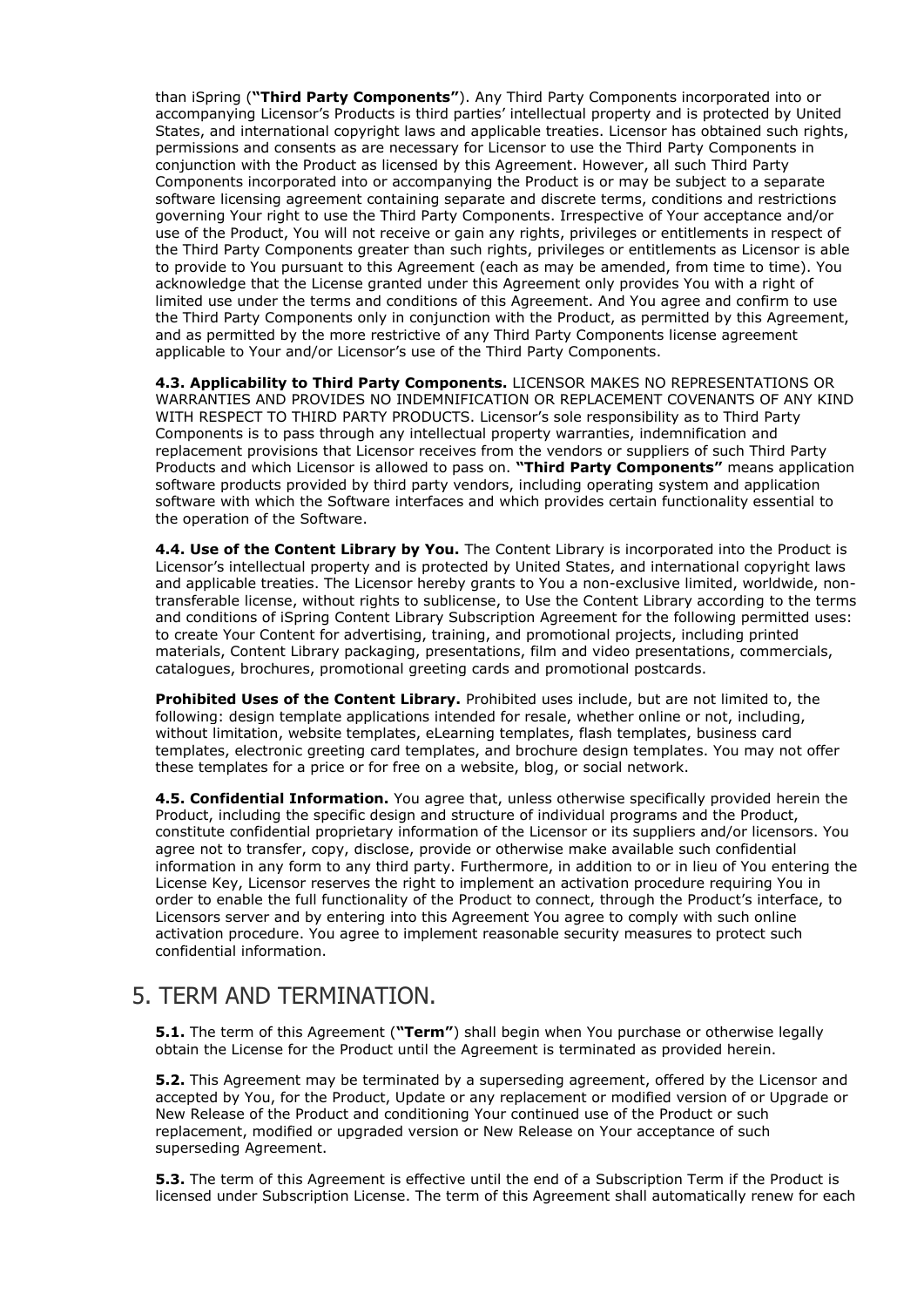additional subscription period as reflected in the License Key and/or applicable invoicing or packaging.

**5.4.** Without prejudice to any other rights, this Agreement will terminate automatically, if You fail to comply with any of the limitations or other requirements described herein.

**5.5.** Upon any termination or expiration of this Agreement, You must immediately cease Use of the Product and permanently destroy and/or delete all copies of the Product.

**5.6. No Rights Upon Termination.** Upon termination of this Agreement, You will no longer be authorized to Use the Product in any way and no refunds (whole or partial) will be granted.

**5.7. No Refunds for Termination of Subscription License.** To prevent fraudulent behavior and abuse, no refunds will be granted, in whole or in part, after expiration of a Subscription Term or if You choose to terminate Your Subscription License during Your Subscription Term.

**5.8. Material Terms and Conditions.** You specifically agree that each of the terms and conditions of this Section 5 are material and that failure of You to comply with these terms and conditions shall constitute sufficient cause for Licensor to immediately terminate this Agreement and the License granted under this Agreement. The presence of this Section 5.7 shall not be relevant in determining the materiality of any other provision or breach of this Agreement by either party hereto.

### 6. RESTRICTIONS.

**6.1. No Transfers.** Under no circumstances You shall sell, rent, lease, loan, license, sublicense, publish, display, distribute, or otherwise transfer to a third party the Product, any copy or use thereof, in whole or in part, without Licensor's prior written consent, provided that if such nonwaivable right is specifically granted to You under applicable law in Your jurisdiction You may transfer Your rights under this Agreement permanently to another person or entity, provided that (a) You also transfer this Agreement, the Product, all accompanying printed materials, and all other software or hardware bundled or pre-installed with the Product, including all copies, Updates and prior versions, to such person or entity; (b) retain no copies, including backups and copies stored on a Client Device; and (c) the receiving party accepts the terms and conditions of this Agreement and any other terms and conditions upon which You legally purchased a license to the Product. Notwithstanding the foregoing, You may not transfer education, pre-release, or "not for resale" copies of the Product. In no case You may permit third parties to benefit from the Use or functionality of the Product via a timesharing, service bureau or other arrangement, except to the extent such Use is specified in the application price list, purchase order or product packaging for the Product.

**6.2. Prohibitions.** Except as otherwise specifically provided for in this Agreement, You may not use, copy, emulate, clone, rent, lease, sell, modify, decompile, disassemble, otherwise reverse engineer, or otherwise reduce any party of the Product to human readable form or transfer the licensed Product, or any subset of the licensed Product, nor permit any third party to do so, except to the extent the foregoing restriction is expressly prohibited by applicable law. You may not modify, or create derivative works based upon the Product in whole or in part. Any such unauthorized use shall result in immediate and automatic termination of this Agreement and the License granted hereunder and may result in criminal and/or civil prosecution. Neither Product's binary code nor source may be used or reverse engineered to re-create the program algorithm, which is proprietary, without written permission of the Licensor. All rights not expressly granted here are reserved by Licensor and/or its suppliers and licensors, as applicable.

**6.3. License Key.** You may not give, make available, give away, sell or otherwise transfer Your registration License Key or any copy thereof to a third party. Product's License Key may not be distributed, except as provided herein, outside of the area of legal control of the person or persons who purchased the original License, without written permission of the Licensor. Doing so will result in an infringement of copyright. The Licensor retains the right of claims for compensation in respect of damage which occurred by Your giving away the License Key or registration code contained therein. This claim shall also extend to all costs which the Licensor or its licensors incur in defending themselves.

**6.4. Compliance with Law.** You agree that in using the Product and in using any report or information derived as a result of using this Product, You will comply with all applicable international, national, state, regional and local laws and regulations, including, without limitation, privacy, copyright, export control and obscenity law.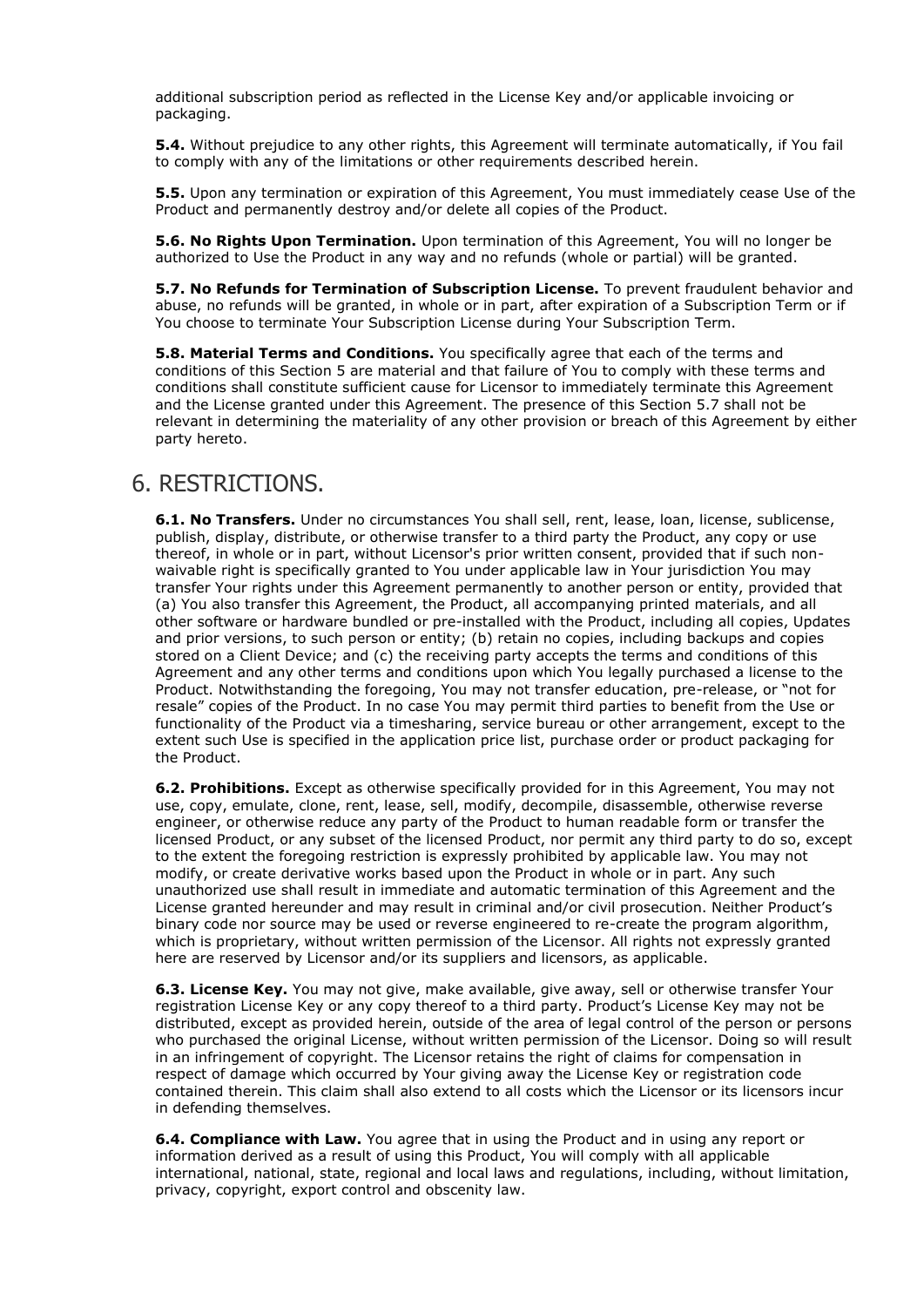**6.5. No Transfer of Rights.** Except as otherwise specifically provided herein, You may not transfer or assign any of the rights granted to You under this Agreement or any of Your obligations pursuant hereto.

**6.6. No Reverse Engineering.** You acknowledge that the Product is proprietary to the Licensor and constitutes trade secrets of the Licensor. You agree not to modify, adapt, translate, reverse engineer, decompile, disassemble or otherwise attempt to discover the code of the Product in any way.

**6.7. No Modification.** You agree not to modify or alter the Product in any way. You may not remove or alter any copyright notices or other proprietary notices on any copies of the Product.

**6.8. Transfer of the Product.** You may move the Product to a different Client Device; such transfer may require You to contact Licensor to effectuate such transfer. After the transfer, You must completely remove the Product from the former Client Device. NOTWITHSTANDING THE FOREGOING, YOU MAY NOT TRANSFER EVALUATION LICENSE PRODUCTS. YOU MAY NOT SUBLICENSE, RENT OR LEASE YOUR RIGHTS IN THE PRODUCT OR AUTHORIZE ANY PORTION OF THE PRODUCT TO BE COPIED EXCEPT AS MAY BE EXPRESSLY PERMITTED IN THIS AGREEMENT.

**6.9. Material Terms and Conditions.** You specifically agree that each of the terms and conditions of this Section 6 are material and that failure of You to comply with these terms and conditions shall constitute sufficient cause for Licensor to immediately terminate this Agreement and the License granted under this Agreement. The presence of this Section 6 shall not be relevant in determining the materiality of any other provision or breach of this Agreement by either party hereto.

## 7. ADDITIONAL PROTECTION MEASURES.

Solely for the purpose of preventing unlicensed use of the Product, the Software may install on Your Client Device technological measures that are designed to prevent unlicensed use, and the Licensor may use this technology to confirm that You have a licensed copy of the Product. The update of these technological measures may occur through the installation of the Updates.

### 8. RIGHT TO AUDIT.

To prevent fraud Use of the Products and support services, Licensor, without written notice to users during Licensor's business hours may examine and/or audit the Use of Licensor's Products by any user. If any examination or audit should reveal unlicensed Use of the Product and support services by either an individual or an entity, then Licensor reserves the right to reset the number of activations, demand such user to deactivate the Product and stop providing such users with support services for the Products, until such users obtain a license for the Product.

### 9. DISCLAIMERS.

**9.1. Customer Remedies.** The Licensor and its suppliers' entire liability and Your exclusive remedy for any breach of the foregoing warranty shall be at the Licensor's option: (a) return of the purchase price paid for the license, if any, or (b) correction of the defects, "bugs" or errors within reasonable period of time.

**9.2. NO WARRANTIES.** EXCEPT FOR ANY WARRANTY, CONDITION, REPRESENTATION OR TERM TO THE EXTENT TO WHICH THE SAME CANNOT OR MAY NOT BE EXCLUDED OR LIMITED BY LAW APPLICABLE TO YOU IN YOUR JURISDICTION, THE PRODUCT AND SUPPORT SERVICES ARE PROVIDED "AS-IS" WITHOUT ANY WARRANTY WHATSOEVER AND THE LICENSOR MAKES NO PROMISES, REPRESENTATIONS OR WARRANTIES, WHETHER EXPRESSED OR IMPLIED, WHETHER BY STATUTE, COMMON LAW, CUSTOM, USAGE OR OTHERWISE, REGARDING OR RELATING TO THE PRODUCT OR CONTENT THEREIN OR TO ANY OTHER MATERIAL FURNISHED OR PROVIDED TO YOU PURSUANT TO THIS AGREEMENT OR OTHERWISE. YOU ASSUME ALL RISKS AND RESPONSIBILITIES FOR SELECTION OF THE PRODUCT TO ACHIEVE YOUR INTENDED RESULTS, AND FOR THE INSTALLATION OF, USE OF, AND RESULTS OBTAINED FROM THE PRODUCT. THE LICENSOR MAKES NO WARRANTY THAT THE PRODUCT AND SUPPORT SERVICES WILL BE ERROR FREE OR FREE FROM INTERRUPTION OR FAILURE, OR THAT IT IS COMPATIBLE WITH ANY PARTICULAR HARDWARE OR SOFTWARE. TO THE MAXIMUM EXTENT PERMITTED BY APPLICABLE LAW, LICENSOR DISCLAIMS ALL WARRANTIES, EITHER EXPRESS OR IMPLIED, INCLUDING BUT NOT LIMITED TO IMPLIED WARRANTIES OF MERCHANTABILITY, NON-INFRINGEMENT OF THIRD PARTY RIGHTS, INTEGRATION, SATISFACTORY QUALITY OR FITNESS FOR ANY PARTICULAR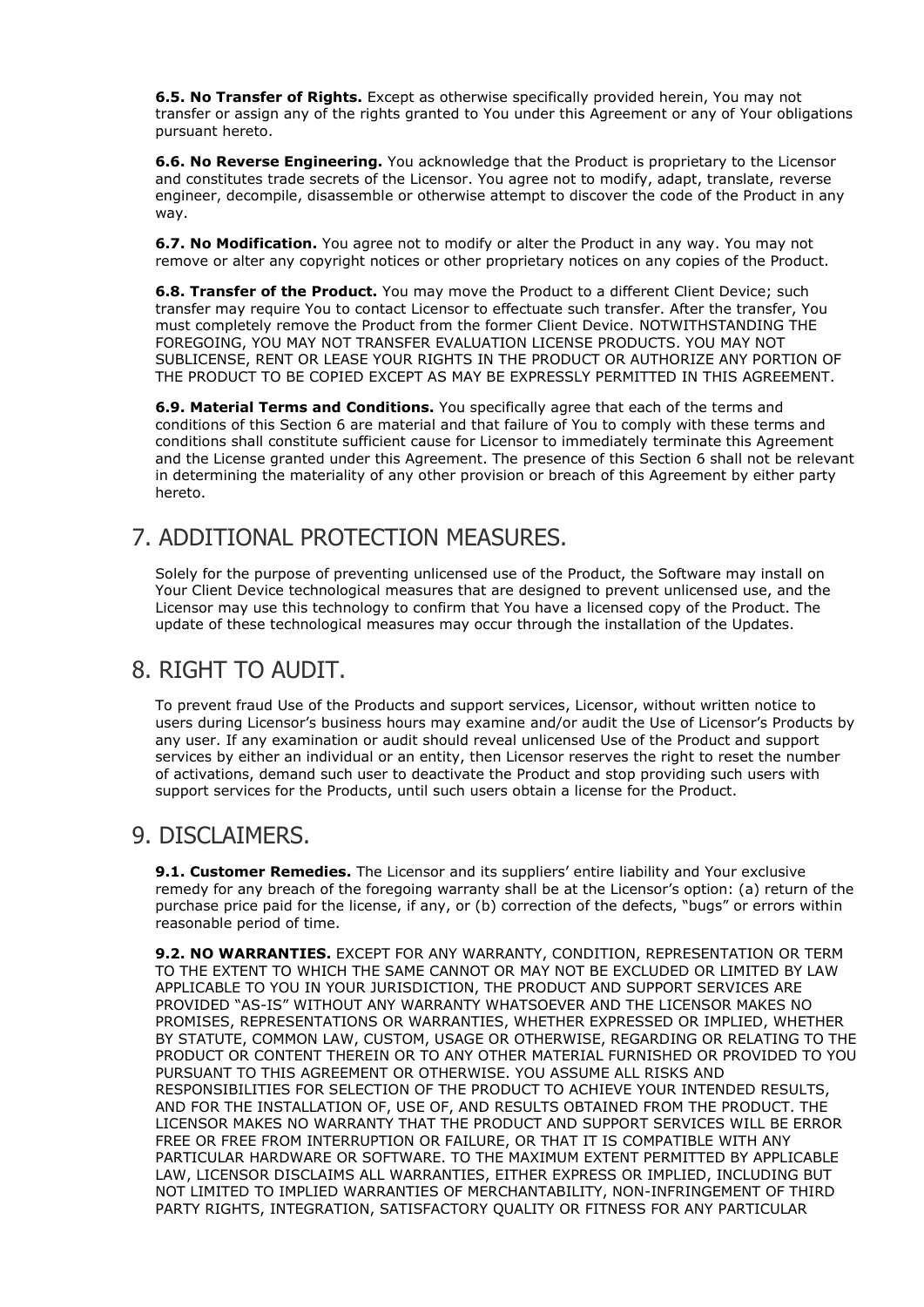PURPOSE WITH RESPECT TO THE PRODUCT AND THE ACCOMPANYING WRITTEN MATERIALS OR THE USE THEREOF. SOME JURISDICTIONS DO NOT ALLOW LIMITATIONS ON IMPLIED WARRANTIES, SO THE ABOVE LIMITATION MAY NOT APPLY TO YOU. YOU HEREBY ACKNOWLEDGE THAT THE PRODUCT AND SUPPORT SERVICES MAY NOT BE OR BECOME AVAILABLE DUE TO ANY NUMBER OF FACTORS INCLUDING WITHOUT LIMITATION PERIODIC SYSTEM MAINTENANCE, SCHEDULED OR UNSCHEDULED, ACTS OF GOD, TECHNICAL FAILURE OF THE SOFTWARE, TELECOMMUNICATIONS INFRASTRUCTURE, OR DELAY OR DISRUPTION ATTRIBUTABLE TO VIRUSES, DENIAL OF SERVICE ATTACKS, INCREASED OR FLUCTUATING DEMAND, AND ACTIONS AND OMISSIONS OF THIRD PARTIES. THEREFORE, THE LICENSOR EXPRESSLY DISCLAIMS ANY EXPRESS OR IMPLIED WARRANTY REGARDING SYSTEM AND/OR SOFTWARE AVAILABILITY, ACCESSIBILITY, OR PERFORMANCE. THE LICENSOR DISCLAIMS ANY AND ALL LIABILITY FOR THE LOSS OF DATA DURING ANY COMMUNICATIONS AND ANY LIABILITY ARISING FROM OR RELATED TO ANY FAILURE BY THE LICENSOR TO TRANSMIT ACCURATE OR COMPLETE INFORMATION TO YOU.

**9.3. LIMITED LIABILITY; NO LIABILITY FOR CONSEQUENTIAL DAMAGES.** YOU ASSUME THE ENTIRE COST OF ANY DAMAGE RESULTING FROM YOUR USE OF THE PRODUCT AND THE INFORMATION CONTAINED IN OR COMPILED BY THE PRODUCT, AND THE INTERACTION (OR FAILURE TO INTERACT PROPERLY) WITH ANY OTHER HARDWARE OR SOFTWARE WHETHER PROVIDED BY THE LICENSOR OR A THIRD PARTY. TO THE MAXIMUM EXTENT PERMITTED BY APPLICABLE LAW, IN NO EVENT WILL THE LICENSOR OR ITS SUPPLIERS OR LICENSORS BE LIABLE FOR ANY DAMAGES WHATSOEVER (INCLUDING, WITHOUT LIMITATION, DAMAGES FOR LOSS OF BUSINESS PROFITS, BUSINESS INTERRUPTION, LOSS OF BUSINESS INFORMATION, LOSS OF GOODWILL, WORK STOPPAGE, HARDWARE OR SOFTWARE DISRUPTION IMPAIRMENT OR FAILURE, REPAIR COSTS, COST OF PROCURING SUPPORT SERVICES, TIME VALUE OR OTHER PECUNIARY LOSS) ARISING OUT OF THE USE OR INABILITY TO USE THE PRODUCT, OR THE INCOMPATIBILITY OF THE PRODUCT WITH ANY HARDWARE, SOFTWARE OR USAGE, EVEN IF SUCH PARTY HAS BEEN ADVISED OF THE POSSIBILITY OF SUCH DAMAGES. IN NO EVENT WILL LICENSOR'S TOTAL LIABILITY TO YOU FOR ALL DAMAGES IN ANY ONE OR MORE CAUSE OF ACTION, WHETHER IN CONTRACT, TORT OR OTHERWISE EXCEED THE LICENSE FEE PAID BY YOU TO LICENSOR. THIS LIMITATION OF LIABILITY SHALL NOT APPLY TO LIABILITY FOR DEATH OR PERSONAL INJURY TO THE EXTENT THAT APPLICABLE LAW PROHIBITS SUCH LIMITATION. FURTHERMORE, BECAUSE SOME JURISDICTIONS DO NOT ALLOW THE EXCLUSION OR LIMITATION OF LIABILITY FOR CONSEQUENTIAL OR INCIDENTAL DAMAGES, THE ABOVE LIMITATION MAY NOT APPLY TO YOU.

### 10. INDEMNIFICATION.

You will, at Your own expense, indemnify and hold Licensor, and its affiliates and suppliers, and all officers, directors, and employees thereof, harmless from and against any and all claims, actions, liabilities, losses, damages, judgments, grants, costs, and expenses, including reasonable attorneys' fees (collectively, **"Claims"**), arising out of any use of the Product by You, any party related to You, or any party acting upon Your authorization in a manner that is not expressly authorized by this Agreement.

### 11. U.S. GOVERNMENT-RESTRICTED RIGHTS.

**11.1. Notice to U.S. Government End Users.** The Product and accompanying Documentation are deemed to be "Commercial Items," as that term is defined at 48 C.F.R. §2.101, consisting of "Commercial Computer Software" and "Commercial Computer Software Documentation," respectively, as such terms are used in 48 C.F.R. §12.212 or 48 C.F.R. §227.7202, as applicable. Consistent with 48 C.F.R. §12.212 or 48 C.F.R. §§227.7202-1 through 227.7202-4, as applicable, the Commercial Computer Software and Commercial Computer Software Documentation are being licensed to U.S. Government end users (a) only as Commercial Items and (b) with only those rights, including any use, modification, reproduction, release, performance, display or disclosure of the Product and accompanying Documentation, as are granted to all other end users pursuant to the terms and conditions herein. Unpublished-rights reserved under the copyright laws of the United States.

**11.2. Export Restrictions.** You acknowledge and agree that the Product may be subject to restrictions and controls imposed by the Export Administration Act and the Export Administration Regulations of the United States (the **"Acts"**). You agree and certify that neither the Product nor any direct product thereof is being or will be used for any purpose prohibited by the Acts. You may not Use, download, export, or re-export the Product (a) into, or to a national or resident of, any country to which the United States has embargoed goods, or (b) to anyone on the United States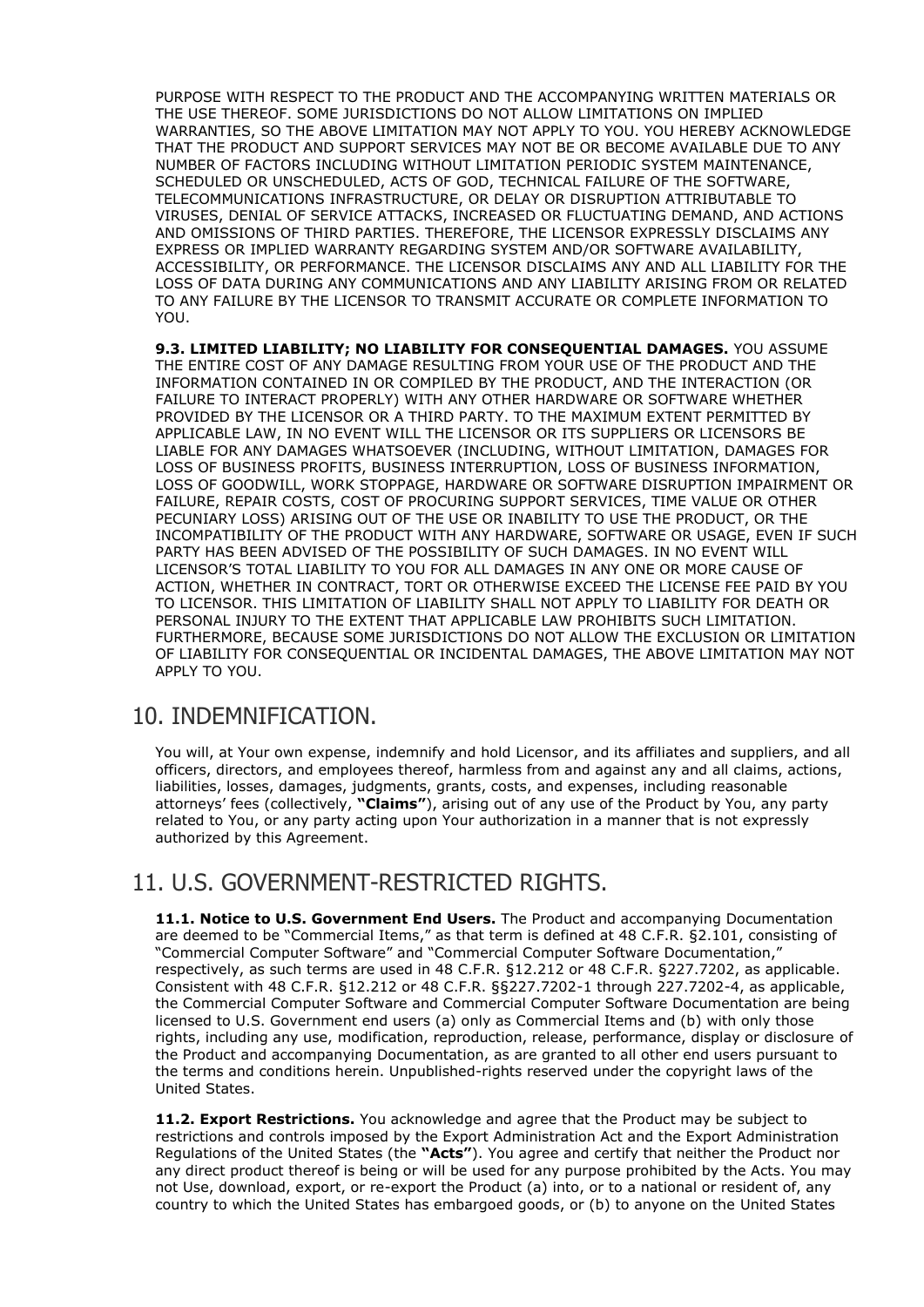Treasury Department's list of Specially Designated Nationals or the U.S. Commerce Department's Table of Deny Orders. By downloading or Using the Product, You are representing and warranting that You are not located in, under the control of, or a national or resident of any such country or on any such list. You acknowledge that it is Your sole responsibility to comply with any and all government export and other applicable laws and that the Licensor has no further responsibility for such after the initial license to You. You warrant and represent that neither the U.S. Commerce Department, Bureau of Export Administration nor any other U.S. federal agency has suspended, revoked or denied Your export privileges.

### 12. PERSONAL DATA.

### **12.1. Processing of Personal Data.**

a) By entering into this Agreement, You agree that the Licensor process Your personal data during or in connection with your use of the Products, gathered during any Trial Period or as part of the Product Support Services provided to You, including Your name, email address and phone number. The Licensor employs other companies and individuals to perform certain functions on its behalf. Examples include delivering packages, sending e-mail, analyzing data, providing marketing assistance, and providing customer service. They have access to personal information needed to perform their functions, but may not use it for other purposes.

b) Licensor collects information about You and determine the purposes and means of processing Your personal data in its role as data controller when You order the Products or otherwise provide it directly to Licensor. You hereby instruct Licensor to process the personal data that you share with Licensor in order to provide You with and improve the Products (hereinafter "Personal Data"). You acknowledge receipt of and agree to the Licensor's privacy statement, which is made available to You in connection with installation and is set forth in full

at [https://www.ispringsolutions.com/company/policy/privacy.html.](https://www.ispringsolutions.com/company/policy/privacy.html)

**12.2. Security.** Licensor shall maintain appropriate technical and organizational measures for the protection of the security, confidentiality, and integrity of Personal Data (including protection against unauthorized or unlawful processing and against accidental or unlawful destruction, loss, or alteration or damage, unauthorized disclosure of, or access to Personal Data). Licensor regularly monitors compliance with these measures. Licensor will not materially decrease the overall security of the Products during its provision of the Products pursuant to this Agreement. Licensor shall ensure that persons authorized to carry out processing have committed themselves to confidentiality or are under the appropriate statutory obligation of confidentiality.

**12.3. Incident Notification.** Licensor shall notify You without undue delay after becoming aware of the accidental or unlawful destruction, loss, alteration, unauthorized disclosure of, or access to Personal Data transmitted, stored, or otherwise processed by Licensor or its sub-processors of which Licensor becomes aware (a "Data Incident"). Licensor shall make reasonable efforts to identify the cause of such Data Incident and take steps as Licensor deems necessary and reasonable in order to remediate the cause of such a Data Incident to the extent the remediation is within Licensor's reasonable control. The obligations herein shall not apply to incidents that are caused by You.

**12.4. Return and Deletion.** Upon your written request Licensor will return or delete Personal Data that You (and no other customer) made available to Licensor. Licensor may also refuse such requests where returning or deleting such Personal Data would be prohibited by applicable law, or where Licensor must retain such Personal Data due to legal obligations, to protect its rights or those of a third party, or as required by Licensor for processing pursuant to a legitimate interest as documented by Licensor.

**12.5. International Transfer.** The Products are provided via servers located in the United States and Germany. You acknowledge and agree that the Personal Data will be stored and processed in the United States and other countries in which Licensor or its affiliates maintain facilities. If You are in the EEA and Switzerland You acknowledge and agree that Your Personal Data will be stored on servers based in Germany and processed in the United States. By using the Products, You consent to the transfer of such Personal Data outside of the country in which you provide the information and You hereby expressly consent to having Your Personal Data processed by Licensor in the United States according to the Licensor's current privacy policy as of the date of the effectiveness hereof which is incorporated into this Agreement by reference.

For purposes of facilitating transfers of personal data from the EEA and Switzerland to the United States, Licensor uses controller to processor model contractual clauses. Where applicable, You